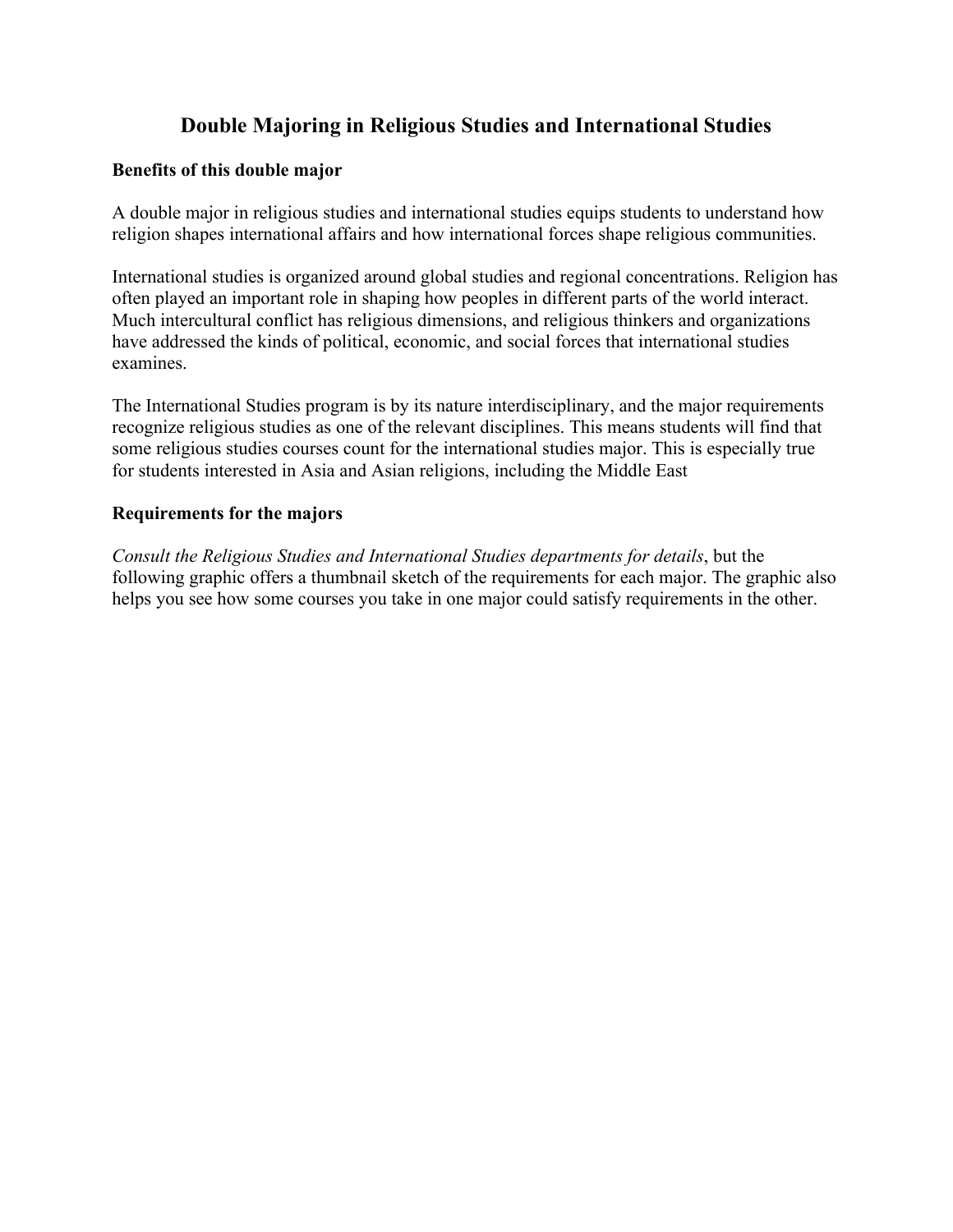Total: 40 hours Total: 44 hours

# **RELIGIOUS STUDIES INTERNATIONAL STUDIES**



# **Explanation**



REL 110 (Religious Studies) can also count as a Global Studies elective (International Studies).



There are several ways that an elective in Texts and Traditions (Religious Studies) could also count as a Regional Concentration elective (International Studies). Remember, however, that your Regional Concentration electives must come from at least two disciplines, so Religious Studies courses cannot count for all those electives.

REL 201 or 202 could count as both: Texts and Traditions *Track A* Regional Concentration, *Asia*

REL 203 could count as both: Texts and Traditions *Track A* Regional Concentration, *Middle East*

REL 205 or 211 could count as both: Texts and Traditions *Track B*